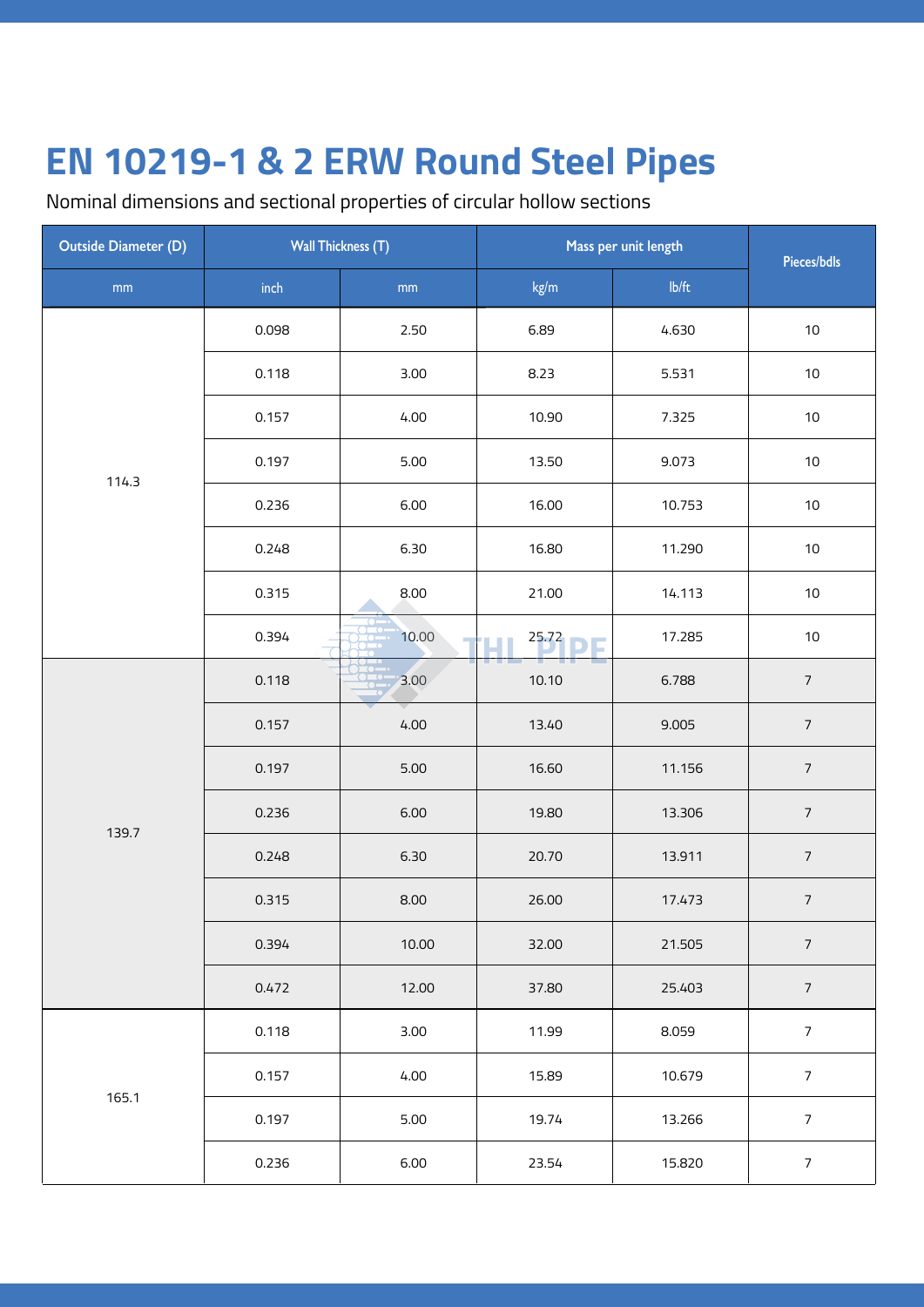Nominal dimensions and sectional properties of circular hollow sections

| <b>Outside Diameter (D)</b> | <b>Wall Thickness (T)</b> |        | Mass per unit length | Pieces/bdls |                  |
|-----------------------------|---------------------------|--------|----------------------|-------------|------------------|
| mm                          | inch                      | mm     | kg/m                 | lb/ft       |                  |
|                             | 0.248                     | 6.30   | 24.67                | 16.580      | $\overline{7}$   |
| 165.1                       | 0.315                     | 8.00   | 30.99                | 20.828      | $\overline{7}$   |
|                             | 0.394                     | 10.00  | 38.25                | 25.704      | $\overline{7}$   |
|                             | 0.472                     | 12.00  | 45.31                | 30.447      | $\sqrt{ }$       |
|                             | 0.118                     | 3.00   | 12.20                | 8.199       | $\overline{7}$   |
|                             | 0.157                     | 4.00   | 16.20                | 10.887      | $\sqrt{ }$       |
|                             | 0.197                     | 5.00   | 20.10                | 13.508      | $\sqrt{ }$       |
| 168.3                       | 0.236                     | 6.00   | 24.00                | 16.129      | $\boldsymbol{7}$ |
|                             | 0.248                     | 6.30   | 25.20                | 16.935      | $\sqrt{ }$       |
|                             | 0.315                     | 8.00   | 31.60                | 21.237      | $\sqrt{ }$       |
|                             | 0.394                     | 10.00  | 39.00                | 26.210      | $\boldsymbol{7}$ |
|                             | 0.472                     | 12.00  | 46.25                | 31.082      | $\boldsymbol{7}$ |
|                             | 0.157                     | 4.00   | 17.10                | 11.492      | $\sqrt{4}$       |
|                             | 0.197                     | $5.00$ | 21.30                | 14.315      | 4                |
|                             | 0.236                     | 6.00   | 25.40                | 17.070      | 4                |
| 177.8                       | 0.248                     | 6.30   | 26.60                | 17.876      | $\sqrt{4}$       |
|                             | 0.315                     | 8.00   | 33.50                | 22.513      | $\sqrt{4}$       |
|                             | 0.394                     | 10.00  | 41.40                | 27.823      | $\sqrt{4}$       |
|                             | 0.472                     | 12.00  | 49.10                | 32.997      | $\sqrt{4}$       |
| 193.7                       | 0.157                     | 4.00   | 18.70                | 12.567      | 4                |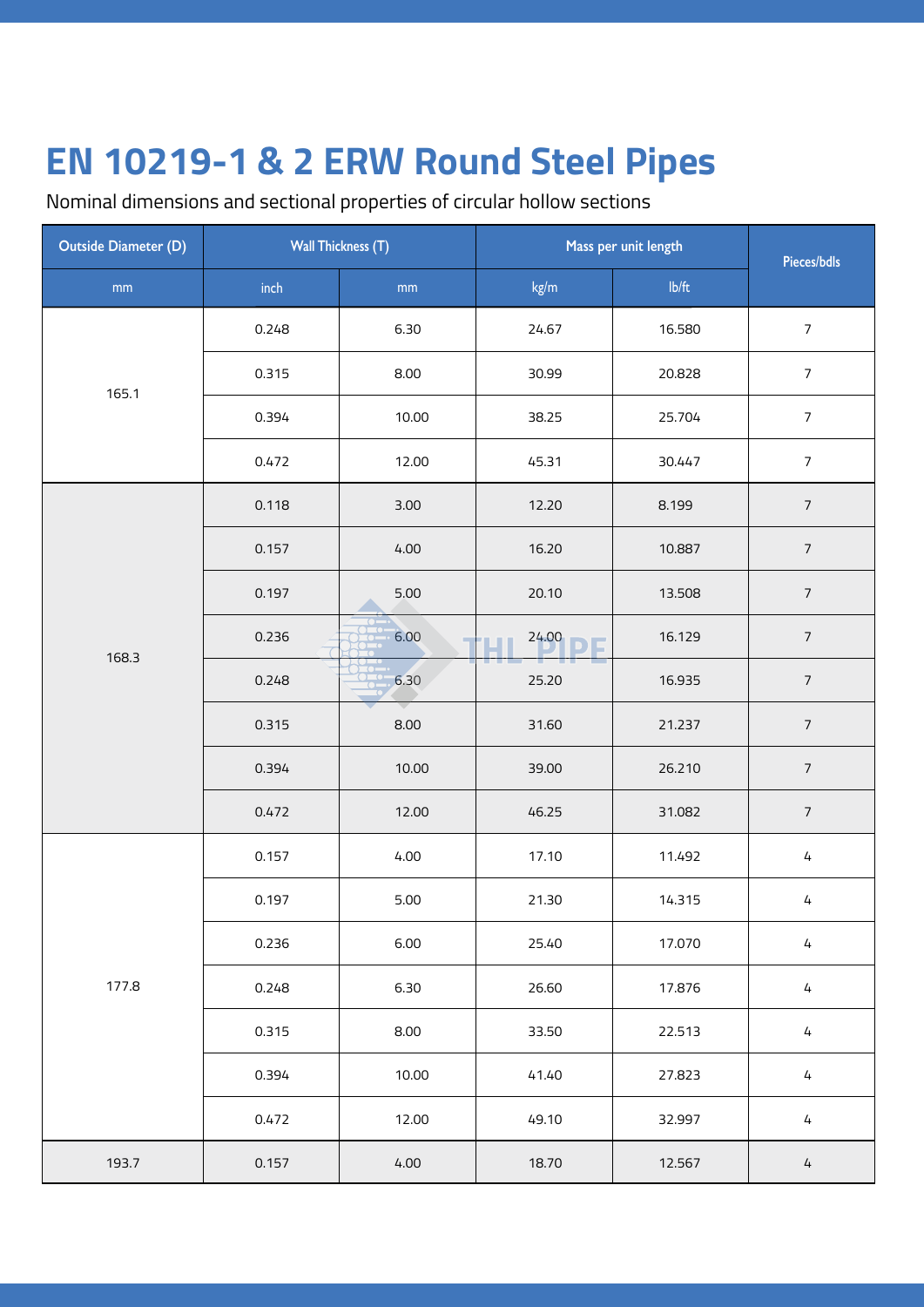Nominal dimensions and sectional properties of circular hollow sections

| <b>Outside Diameter (D)</b> | <b>Wall Thickness (T)</b> |               | Mass per unit length | Pieces/bdls |            |
|-----------------------------|---------------------------|---------------|----------------------|-------------|------------|
| mm                          | inch                      | $\mathsf{mm}$ | kg/m                 | Ib/ft       |            |
|                             | 0.197                     | $5.00$        | 23.30                | 15.659      | $\sqrt{4}$ |
|                             | 0.236                     | 6.00          | 27.80                | 18.683      | $\sqrt{4}$ |
| 193.7                       | 0.248                     | 6.30          | 29.10                | 19.556      | $\sqrt{4}$ |
|                             | 0.315                     | 8.00          | 36.60                | 24.597      | $\sqrt{4}$ |
|                             | 0.394                     | 10.00         | 45.30                | 30.444      | $\sqrt{4}$ |
|                             | 0.472                     | 12.00         | 53.80                | 36.156      | $\sqrt{4}$ |
|                             | 0.157                     | 4.00          | 21.20                | 14.247      | $\sqrt{4}$ |
|                             | 0.197                     | 5.00          | 26.40                | 17.742      | $\sqrt{4}$ |
|                             | 0.236                     | 6.00          | 31.50                | 21.169      | $\sqrt{4}$ |
| 219.1                       | 0.248                     | 6.30          | 33.10                | 22.245      | $\sqrt{4}$ |
|                             | 0.315                     | 8.00          | 41.60                | 27.957      | $\sqrt{4}$ |
|                             | 0.394                     | 10.00         | 51.60                | 34.677      | $\sqrt{4}$ |
|                             | 0.472                     | 12.00         | 61.30                | 41.196      | $\sqrt{4}$ |
|                             | 0.157                     | 4.00          | 23.72                | 15.941      | $\sqrt{4}$ |
|                             | 0.197                     | 5.00          | 29.50                | 19.825      | $\sqrt{4}$ |
|                             | 0.236                     | 6.00          | 35.30                | 23.723      | $\sqrt{4}$ |
| 244.5                       | 0.248                     | 6.30          | 37.00                | 24.866      | $\sqrt{4}$ |
|                             | 0.315                     | 8.00          | 46.70                | 31.384      | $\sqrt{4}$ |
|                             | 0.394                     | 10.00         | 57.80                | 38.844      | $\sqrt{4}$ |
|                             | 0.472                     | 12.00         | 68.80                | 46.237      | 4          |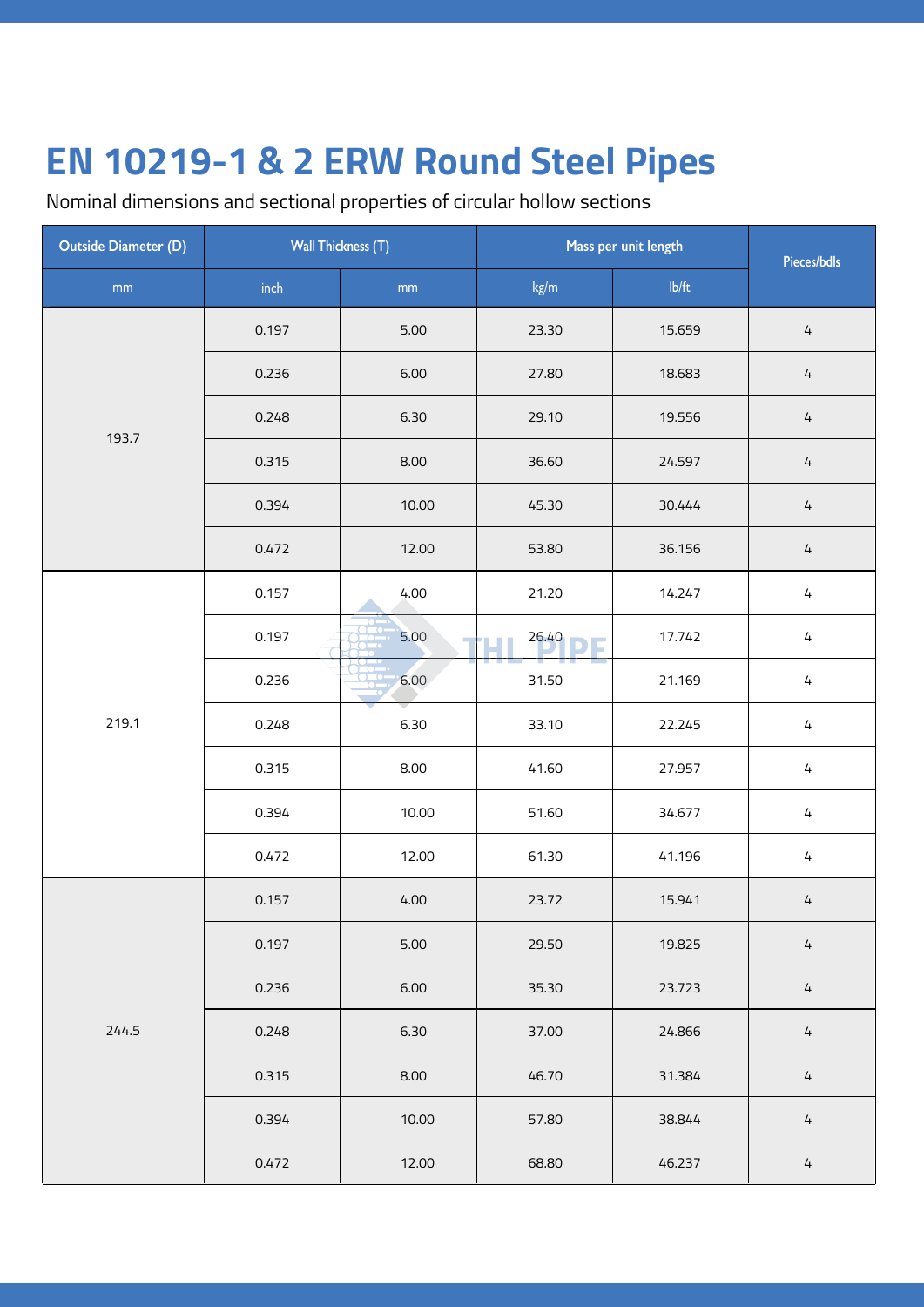Nominal dimensions and sectional properties of circular hollow sections

| Outside Diameter (D) | <b>Wall Thickness (T)</b> |               | Mass per unit length | Pieces/bdls |                |
|----------------------|---------------------------|---------------|----------------------|-------------|----------------|
| mm                   | inch                      | $\mathsf{mm}$ | kg/m                 | Ib/ft       |                |
|                      | 0.157                     | 4.00          | 26.53                | 17.829      | $\sqrt{4}$     |
|                      | 0.197                     | 5.00          | 33.00                | 22.177      | $\sqrt{4}$     |
|                      | 0.236                     | 6.00          | 39.50                | 26.546      | $\sqrt{4}$     |
| 273.1                | 0.248                     | 6.30          | 41.40                | 27.823      | $\sqrt{4}$     |
|                      | 0.315                     | 8.00          | 52.30                | 35.148      | $\sqrt{4}$     |
|                      | 0.394                     | 10.00         | 64.90                | 43.616      | $\sqrt{4}$     |
|                      | 0.472                     | 12.00         | 77.20                | 51.882      | $\sqrt{4}$     |
|                      | 0.197                     | 5.00          | 39.30                | 26.411      | $\overline{2}$ |
|                      | 0.236                     | $-6.00$       | 47.00                | 31.586      | $\overline{2}$ |
|                      | 0.248                     | 6.30          | 49.30                | 33.132      | $\overline{2}$ |
| 323.9                | 0.315                     | 8.00          | 62.30                | 41.868      | $\mathsf{2}$   |
|                      | 0.394                     | 10.00         | 77.40                | 52.016      | $\mathsf{2}$   |
|                      | 0.472                     | 12.00         | 92.30                | 62.030      | $\overline{2}$ |

#### **TOLERANCES ON SHAPE AND MASS:**

| <b>Characteristic</b>            | Circular hollow sections                                                 |                        | <b>Square and Rectangular hollow sections</b> |
|----------------------------------|--------------------------------------------------------------------------|------------------------|-----------------------------------------------|
| External dimensions<br>(D,B & H) |                                                                          | Side length (mm)       | <b>Tolerance</b>                              |
|                                  | $\pm$ 1%, with a minimum of $\pm$ 0.5 mm and<br>a maximum of $\pm$ 10 mm | H, B < 100             | $± 1%$ with a min. $± 0.5$ mm                 |
|                                  |                                                                          | $100 \le H, B \le 200$ | ± 0.8%                                        |
|                                  |                                                                          | H,B > 200              | ± 0.6%                                        |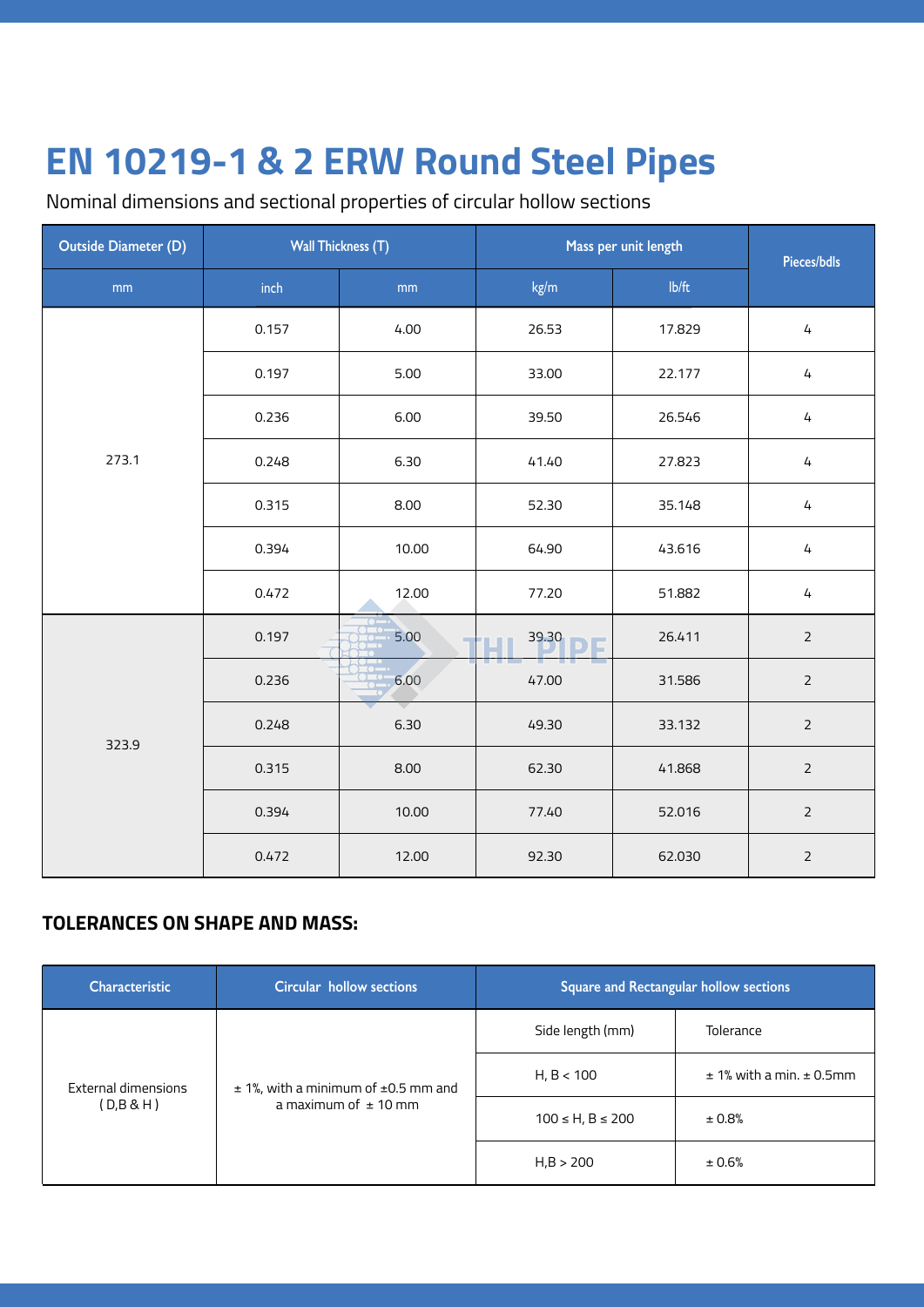# **EN 10219-1 & 2 ERW Round Steel Pipes**

Nominal dimensions and sectional properties of circular hollow sections

| <b>Characteristic</b>            | <b>Circular hollow sections</b>                                                  | Square and Rectangular hollow sections                                                                       |  |  |  |
|----------------------------------|----------------------------------------------------------------------------------|--------------------------------------------------------------------------------------------------------------|--|--|--|
| Thickness(T)                     | For $D \leq 406.4$ mm,<br>$T \le 5.0$ mm ± 10%<br>$T > 5.0$ mm $\pm 0.5$ mm      | $T \le 5.0$ mm ± 10%<br>$T > 5.0$ mm $\pm$ 0.5mm                                                             |  |  |  |
| Out of roundness(O)              | 2% for hollow sections having a diameter<br>to thickness ratio not exceeding 100 |                                                                                                              |  |  |  |
| Concavity/Convexity              |                                                                                  | Max, 0.8 % with a minimum of 0.5mm                                                                           |  |  |  |
| Squareness of sides( $\emptyset$ |                                                                                  | $90^{\circ} \pm 1^{\circ}$                                                                                   |  |  |  |
| External corner profile          |                                                                                  | T≤6.0mm : 1.6T to 2.4T,<br>6.0 <t≤10.0mm 2.0t="" 3.0t,<br="" :="" to="">T&gt;10.0mm: 2.4T to 3.6T</t≤10.0mm> |  |  |  |
| Twist                            |                                                                                  | 2.0 mm plus 0.5mm/m length                                                                                   |  |  |  |
| Straightness                     | 0.20% of total length and<br>3.0 mm over any 1m length                           | 0.15% of total length and<br>3.0 mm over any 1m length                                                       |  |  |  |
| Mass per unit length             | ± 6% on individual delivered length                                              |                                                                                                              |  |  |  |
| Length                           | $-0/+20mm$                                                                       |                                                                                                              |  |  |  |

### **CHEMICAL COMPOSITION:**

| Grade   |              |       |      | Chemical composition % max. |              |       |                                |
|---------|--------------|-------|------|-----------------------------|--------------|-------|--------------------------------|
|         | $\mathsf{C}$ | Si    | Mn   | P                           | $\mathsf{S}$ | N     | <b>Carbon Equivalent (CEV)</b> |
| S235JRH | 0.17         | $- -$ | 1.40 | 0.040                       | 0.040        | 0.009 | 0.35                           |
| S275J0H | 0.20         | $- -$ | 1.50 | 0.035                       | 0.035        | 0.009 | 0.40                           |
| S275J2H | 0.20         | $- -$ | 1.50 | 0.030                       | 0.030        | $- -$ | 0.40                           |
| S355J0H | 0.22         | 0.55  | 1.60 | 0.035                       | 0.035        | 0.009 | 0.45                           |